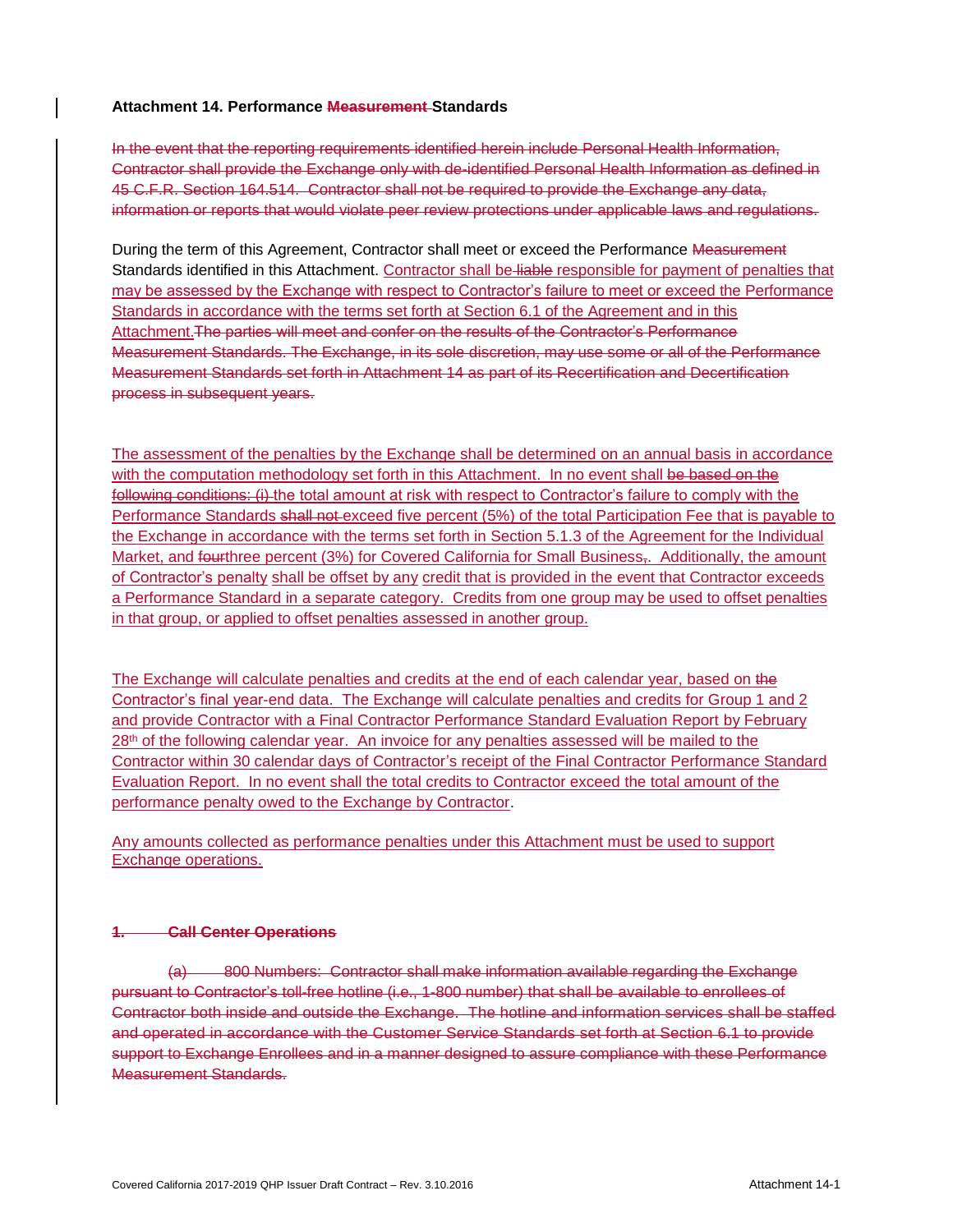(b) Reporting: Contractor shall provide the following minimum reports to the Exchange at the specified time and frequency at no additional charge to the Exchange:

> Performance Measurement Standards reporting: Customer Service, Operational and Quality, Network Management and Delivery System Reform; monthly, quarterly and annually.

• Monthly accumulative monitoring scoring.

**Performance Measurement Standards Reporting - Group 1 - Customer Service and Group 2 – Operational, Performance Standards 1.1 – 1.105 and 2.1 – 2.57**

**2. Performance Measurement Standards Reporting Requirements Group 1 – Customer Service, Group 2 – Operational, Group 3 – Dental Quality Alliance (DQA) Pediatric Measure Set and Utilization Measures for Adult Dental, and Group 4 - Quality and Delivery System Performance Measurement Standards.**

**Monthly Performance Report:** Beginning January 1, 20167, Contractor shall monitor and track its performance each month against the Performance Measurement-Standards set forth in Group 1 and 2. Contractor shall provide detailed supporting information (as mutually agreed by the parties) for each Monthly Performance Report to the Exchange in electronic format. Contractor shall report Exchange business only and shall report Contractor's Exchange Enrollees in the Individual Exchange separate from Contractor's Exchange Enrollees in Covered California for Small Business.

#### **Performance Standards Reporting -– Group 3 – Dental Quality Alliance (DQA) Pediatric Measure Set, Group 4 – Utilization Measures for Adult Dental, Group 5 - Quality and Delivery System Reform**

**Annual Performance Report:** An annual report will be required for the performance measurement data in Group 3, 4 and 45. The performance period is the 20167 contract term. Annual report for Group 3 and 4 is due on April 30, 20178 and the Narrative Report for Group 45 is due on February 28, 20178. Contractor shall report Exchange business only and shall report Individual Exchange separate from Contractor's Exchange Enrollees in Covered California for Small Business.

(a) **Measurement Rules:** Except as otherwise specified below in the Performance Measurement Standards table, the reporting period for each Performance Standard shall be one calendar month; all references to time of day shall be to Pacific Standard Time; all references to hours will be actual hours during a calendar day; and all references to days, months, and quarters shall be to calendar days, calendar months, and calendar quarters, respectively.

#### **Performance Measurement Standards:**

1) General - The Performance **Measurement-Standards Table sets forth the categories** of Performance Measurement Standards and their associated measurements. In performing its services under this Agreement, Contractor shall use commercially reasonable efforts to meet or exceed the Performance Measurement Standards.

2) Root Cause Analysis/Corrective Action - If Contractor fails to meet any Performance Measurement Standard in any calendar month (whether or not the failure is excused), Contractor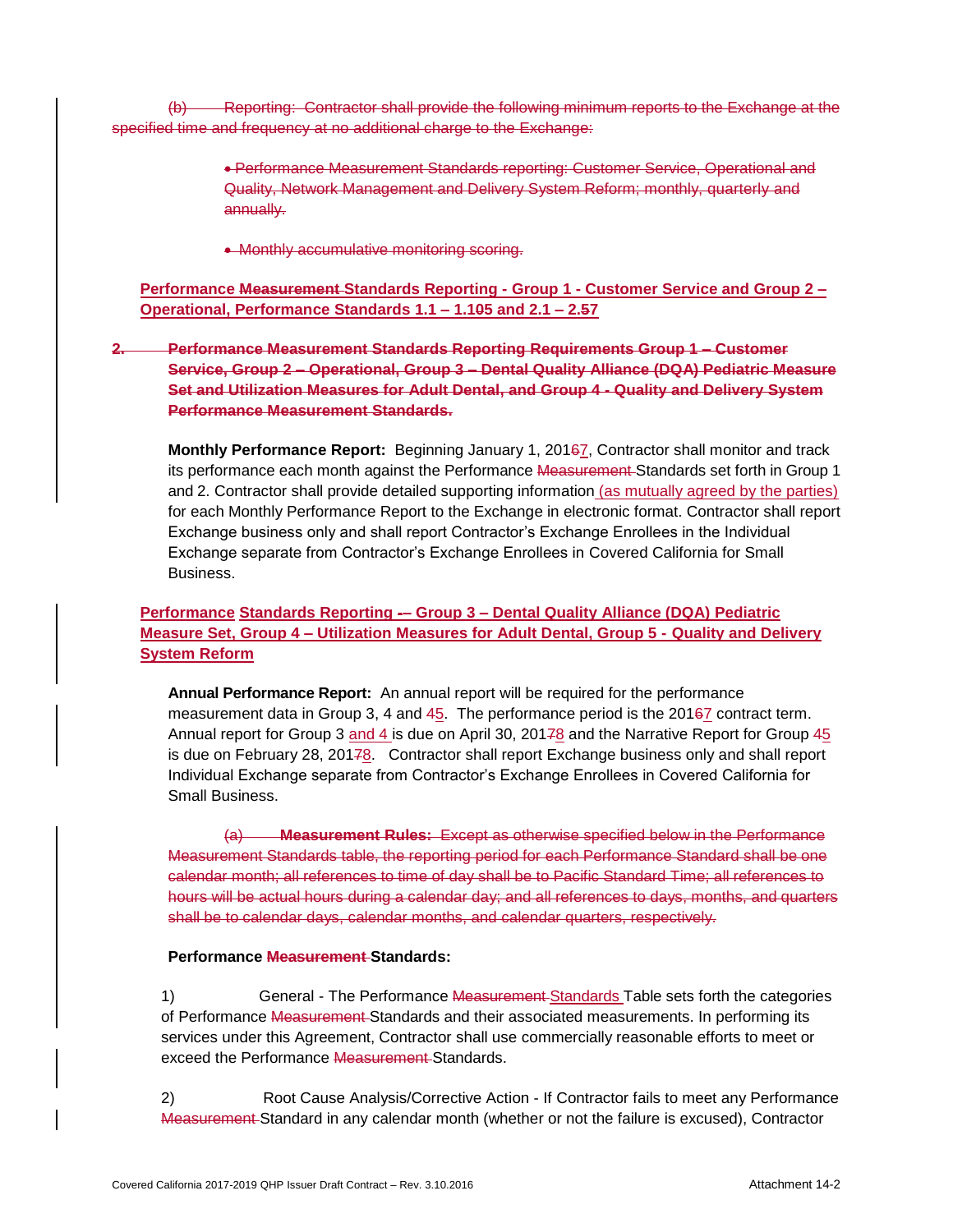shall promptly (a) investigate and report on the root cause of the problem; (b) develop a corrective action plan (where applicable); (c) to the extent within Contractor's control, remedy the cause of the performance failure and resume meeting the affected Performance Measurement Standards; (d) implement and notify the Exchange of measures taken by Contractor to prevent recurrences if the performance failure is otherwise likely to recur; and (e) make written recommendations to the Exchange for improvements in procedures.

3) Performance Measurement Standard Exceptions - Contractor shall not be responsible for any failure to meet a Performance Measurement Standard if and to the extent that the failure is excused pursuant to Section 12. 7 of the Agreement (Force Majeure) or the parties agree that the lack of compliance is due to the Exchange's failure to properly or timely perform (or cause to be properly or timely performed) any responsibility, duty, or other obligation under this Agreement, provided that Contractor timely notifies the Exchange of the problem and uses commercially reasonable efforts to perform and meet the Performance Measurement-Standards notwithstanding the Exchange's failure to perform or delay in performing.

If Contractor wishes to avail itself of one of these exceptions, Contractor shall indicate in the applicable performance report delivered in the second month first report following the failure to meet such Performance Measurement-Standard: (a) the identity of the Performance Measurement Standard that is subject to the exception, and (b) the circumstances that gave rise to the exception in sufficient detail to permit the Exchange to evaluate whether Contractor's claim of exception is valid. Notwithstanding anything to the contrary herein, in no event shall any failure to meet a Customer Satisfaction Performance Standard fall within an exception.

4) Agreed Adjustments/Service Level Relief - In addition, the Parties may agree on Performance Measurement Standard relief or adjustments to Performance Measurement Standards from time to time, including, the inclusion of new and/or temporary Performance Measurement-Standards.

5) **Performance Measurement-Defaults -- Failure of the Contractor to meet the performance** standards shall grant the Exchange the authority to assess penalties where applicable, or require that the Contractor provide and implement a corrective action plan. If the Exchange elects to assess sanctions for failure to meet Performance Measurement Standards, it will so notify Contractor in writing following the Exchange's receipt of the Monthly Performance Report setting forth the performance level attained by Contractor for the calendar quarter to which the sanctions relate. If Contractor does not believe it is appropriate for the Exchange to assess sanctions for a particular calendar quarter or calendar year (as applicable), it shall so notify the Exchange in writing within thirty (30) days after receipt of the Exchange's notice of assessment and, in such event, the Exchange will meet with Contractor to consider, in good faith, Contractor's explanation of why it does not believe the assessment of sanctions to be appropriate; provided, however, that it is understood and agreed that the Exchange, acting in good faith, will make the final determination of whether or not to assess the sanctions.

6)5) Performance Measurement-Standards Tables - The Performance Measurement Standards are set forth in the below tables, Covered California Performance Standards and Reporting Requirements for Contractor: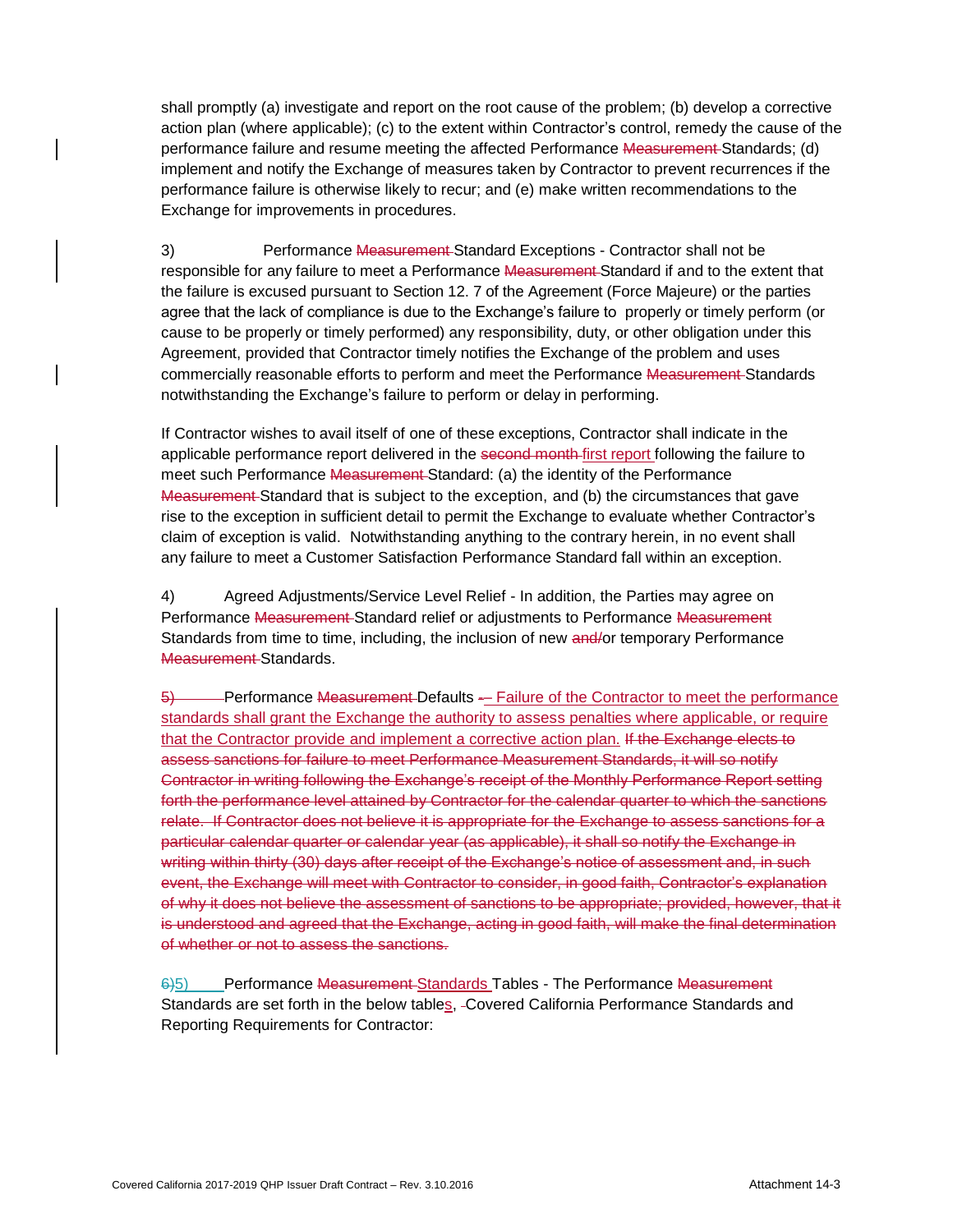| Group 1: Covered California Customer Service Performance Measurement Standards and<br><b>Reporting Requirements</b><br><b>Customer Service</b> |                                                                                                                                                                                                                                                 |                 |                 |                                                                                                                                                                                                                                                                                                                                                                                                        |  |  |  |
|------------------------------------------------------------------------------------------------------------------------------------------------|-------------------------------------------------------------------------------------------------------------------------------------------------------------------------------------------------------------------------------------------------|-----------------|-----------------|--------------------------------------------------------------------------------------------------------------------------------------------------------------------------------------------------------------------------------------------------------------------------------------------------------------------------------------------------------------------------------------------------------|--|--|--|
|                                                                                                                                                | 24% of Total Performance Penalty At Risk or Credit                                                                                                                                                                                              |                 |                 |                                                                                                                                                                                                                                                                                                                                                                                                        |  |  |  |
|                                                                                                                                                | <b>Individual</b><br><b>Small</b><br><b>Performance Requirements</b><br><b>Performance Standard</b><br><b>Business</b>                                                                                                                          |                 |                 |                                                                                                                                                                                                                                                                                                                                                                                                        |  |  |  |
| $1.1$                                                                                                                                          | Inbound Call Volume_<br><b>Total number of calls received</b><br>by the ACD-Covered California<br><b>Calls Only</b>                                                                                                                             | $\underline{X}$ | $\underline{X}$ | Reporting Required Only. No<br>penalty or credit. Volume will<br>be used in calculation of<br>performance standards 1.3<br>and 4.4Total number of calls<br>received by the IVR.                                                                                                                                                                                                                        |  |  |  |
| $1.2$                                                                                                                                          | <b>Number of Covered California</b><br><b>Calls offered to Phone</b><br><b>Representatives</b>                                                                                                                                                  | $\underline{X}$ | $\underline{X}$ | <b>Reporting Required Only. No</b><br>penalty or credit.<br>Do not include any calls<br>terminated in the IVR or self-<br>serviced in the IVR.                                                                                                                                                                                                                                                         |  |  |  |
| 1.32                                                                                                                                           | <b>Number of Covered California</b><br><b>Calls Abandoned Call Volume</b><br>Number of calls offered to the<br>service center by the ACD, but<br>terminated by the person<br>originating the call outside the<br>Service Level.                 | $\underline{X}$ | $\underline{X}$ | Reporting Required Only. No<br>penalty or credit.<br>Volume will be used in<br>calculation of performance<br>standards 1.3 and 1.4Do not<br>include calls abandoned in 10<br>seconds or less.                                                                                                                                                                                                          |  |  |  |
| 1.43                                                                                                                                           | <b>Telephone-Abandonment Rate</b><br>(%)<br>Percentage of calls abandoned,<br>calculated by dividing the Abandon<br>Call Volume by the Inbound Call<br>Volume.<br>4% of total performance penalty for<br>this Group.                            | $\underline{X}$ | $\underline{X}$ | Divide number of abandoned<br>calls by the number of calls<br>offered to a phone<br>representative.<br>Expectation: No more than 3%<br>of incoming calls abandoned<br>in a calendar month.<br>Performance Level: >3%<br>abandoned: 4% performance<br>penalty.below expectation. 2-<br>3% abandoned: meets<br>expectationno penalty. < 2%<br>abandoned: exceeds<br>expectation4% performance<br>credit. |  |  |  |
| 1.54                                                                                                                                           | <b>Call Answer Timeliness Average</b><br><b>Speed of Answer</b><br>4% of total performance penalty for<br>this Group. The percentage of calls<br>answered within a defined period<br>of time (i.e., 80% of calls answered<br>within 30 seconds) | $\underline{X}$ | $\underline{X}$ | Expectation: 80% of calls<br>answered in 30 seconds or<br>less.<br>Performance Level: <80%:<br>4% performance penalty-<br>below expectation. 80%-90%:<br>meets expectationno penalty.                                                                                                                                                                                                                  |  |  |  |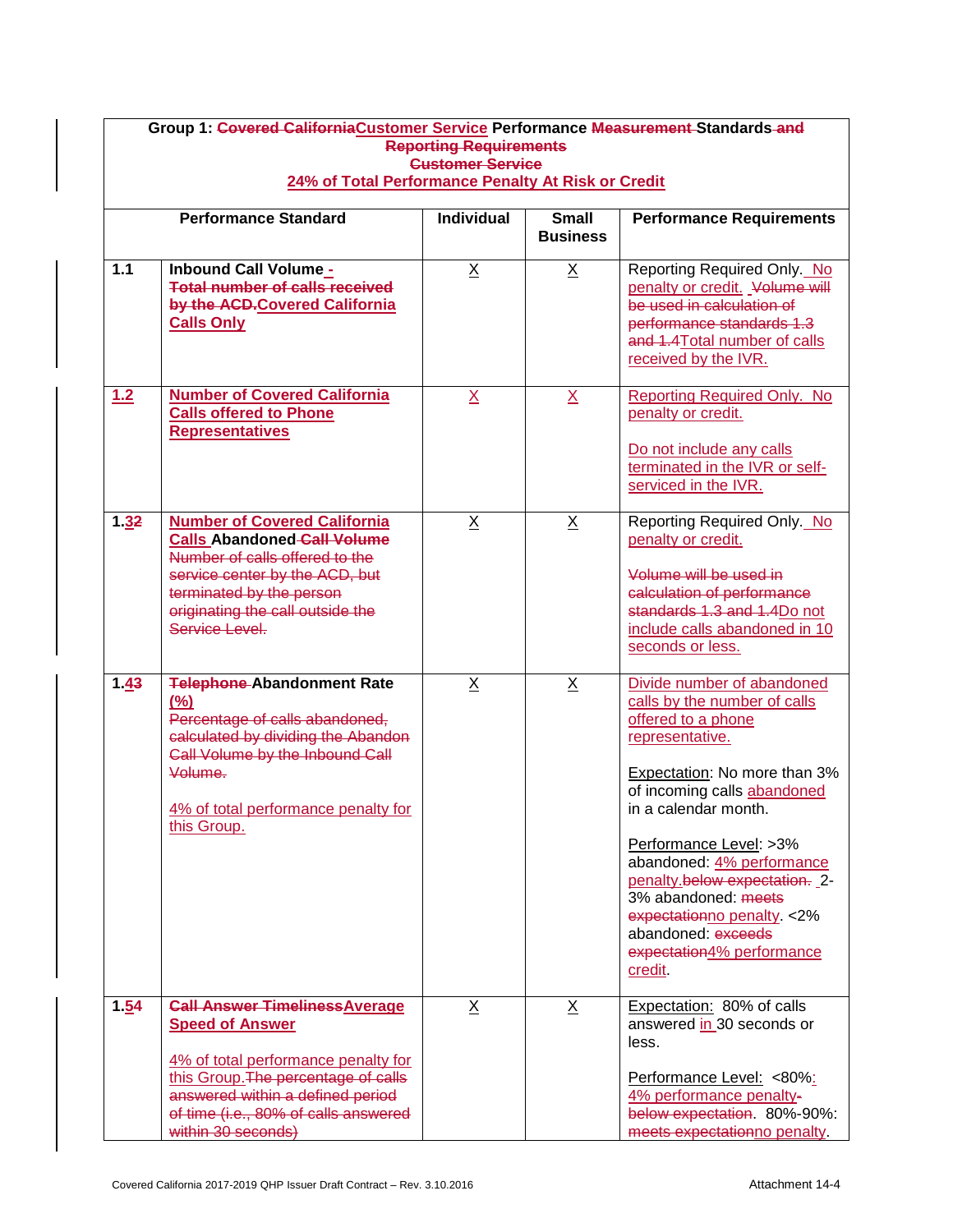|       |                                                                                                                                                                                                                                                                                                                                                                                                                                                                                                                                                                                                                                                    |                 |                 | >90%: exceeds<br>expectation4% performance<br>credit.                                                                                                                                                                                                                                                                                                                                                                                           |
|-------|----------------------------------------------------------------------------------------------------------------------------------------------------------------------------------------------------------------------------------------------------------------------------------------------------------------------------------------------------------------------------------------------------------------------------------------------------------------------------------------------------------------------------------------------------------------------------------------------------------------------------------------------------|-----------------|-----------------|-------------------------------------------------------------------------------------------------------------------------------------------------------------------------------------------------------------------------------------------------------------------------------------------------------------------------------------------------------------------------------------------------------------------------------------------------|
| 1.65  | Average Handlinge Time<br>The average number of minutes of<br>talk time, hold time, and wrap time<br>necessary to complete the<br>interaction                                                                                                                                                                                                                                                                                                                                                                                                                                                                                                      | $\underline{X}$ | $\underline{X}$ | Reporting Required oOnly. <sub>1</sub><br>ANo penalty or<br>creditperformance level.<br>This includes talk time, hold<br>time, and after call wrap up<br>time.                                                                                                                                                                                                                                                                                  |
| 1.76  | <b>Number of Binder Payment</b><br><b>Notices Generated</b><br>For the Individual Exchange only,<br>the number of binder payment<br>notices generated and mailed to<br>the consumer.                                                                                                                                                                                                                                                                                                                                                                                                                                                               | $\underline{X}$ |                 | Reporting Required $\Theta$ Only. $\frac{1}{3}$<br><b>ANo performance levelpenalty</b><br>or credit.                                                                                                                                                                                                                                                                                                                                            |
| 1.87  | <b>Binder Payment Processing</b><br><b>Time</b><br>For the Individual Exchange only,<br>the time elapsed from the date the<br>binder payment invoice was mailed<br>for a specific consumer(s) through<br>the date the carrier received the<br>binder payment from the<br>consumer.                                                                                                                                                                                                                                                                                                                                                                 | $\underline{X}$ |                 | Reporting Required oOnly. <sub>1</sub><br>ANo performance levelpenalty<br>or credit.                                                                                                                                                                                                                                                                                                                                                            |
| 1.98  | <b>Number of Binder Payments</b><br><b>Processed</b><br>For the Individual Exchange only,<br>the number of binder payments<br>paid-in-full and processed                                                                                                                                                                                                                                                                                                                                                                                                                                                                                           | $\underline{X}$ |                 | <b>Reporting Required oOnly.</b> <sub>7</sub><br>ANo performance levelpenalty<br>or credit.                                                                                                                                                                                                                                                                                                                                                     |
| 1.109 | <b>ID Cards Processing Time</b><br>For the Individual Exchange: The<br>time elapsed from receipt of<br>complete and accurate enrollment<br>information and binder payment for<br>a specific consumer through the<br>date carrier mails the ID card to<br>that consumer. For Small<br><b>Business: Time elapsed from the</b><br>receipt of complete and accurate<br>enrollment information for a<br>specific consumer through the date<br>a carrier mails the ID card to that<br>consumer.<br>If carrier uses a no-card eligibility<br>verification system: the time frame<br>from receipt of binder payment or<br>complete and accurate enrollment | X               | $\underline{X}$ | For the Individual Exchange:<br>Expectation: 99% of ID cards<br>issued within 10 business<br>days of receiving complete<br>and accurate enrollment<br>information and binder<br>payment for a specific<br>$consumer(s)$ .<br>For Small Business:<br>Expectation: 99% of ID cards<br>issued within 10 business<br>days of receipt of complete<br>and accurate enrollment<br>information for a specific<br>consumers.<br>Performance Level: <99%: |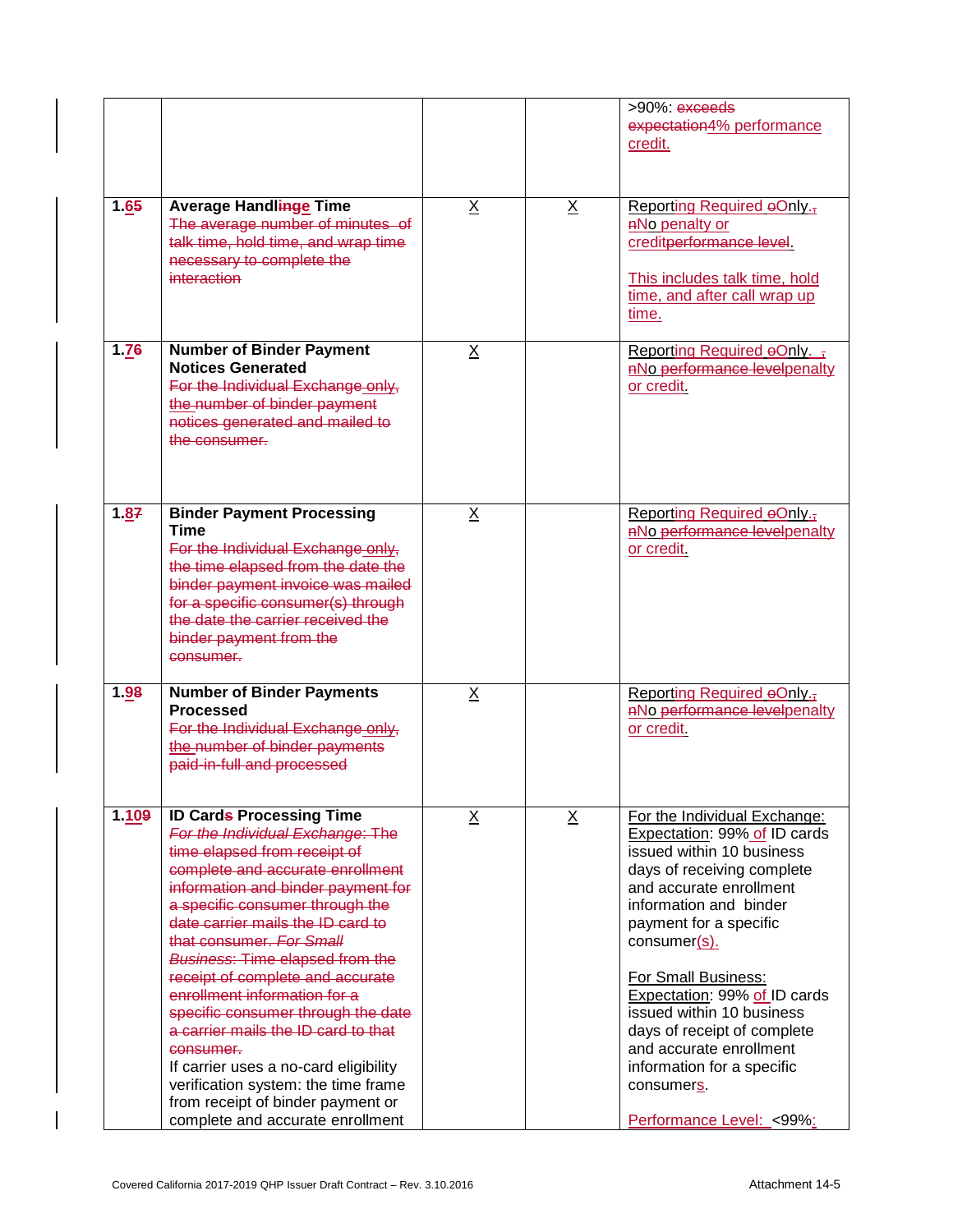|       | information through the date<br>consumer receives carrier<br>communication regarding use of<br>no-card eligibility verification<br>system.<br>4% of total performance penalty for<br>this Group.                                                                                                                                                                                                                       |                 |                 | 4% performance penalty.<br>below expectation.                                                                                                                                                                                                                                                                                                                                                                                                                                                       |
|-------|------------------------------------------------------------------------------------------------------------------------------------------------------------------------------------------------------------------------------------------------------------------------------------------------------------------------------------------------------------------------------------------------------------------------|-----------------|-----------------|-----------------------------------------------------------------------------------------------------------------------------------------------------------------------------------------------------------------------------------------------------------------------------------------------------------------------------------------------------------------------------------------------------------------------------------------------------------------------------------------------------|
| 1.110 | <b>Number of ID Cards Processed</b><br>Number of initial ID cards<br>processed and issued to the<br>consumer.<br>If carrier uses a no-card eligibility<br>verification system: the time<br>elapsed from receipt of binder<br>payment or complete and accurate<br>enrollment information through the<br>date consumer receives carrier<br>communication regarding use of<br>no-card eligibility verification<br>system. | $\underline{X}$ | $\underline{X}$ | Reporting Required oOnly, no<br>performance levelpenalty or<br>credit.                                                                                                                                                                                                                                                                                                                                                                                                                              |
| 1.124 | <b>Initial Call Resolution</b><br>Number of calls where the<br>Enrollee's issue is resolved within<br>one business day of receipt of the<br><i>issue.</i><br>4% of total performance penalty for<br>this Group.                                                                                                                                                                                                        | $\underline{X}$ | $\underline{X}$ | Expectation: 85% of Covered<br>California enrollee issues will<br>be resolved within one (1)<br>business day of receipt of the<br>issue.<br>Performance Level: <85%:<br>below expectation4%<br>performance penalty. 85-<br>95%: meets expectationno<br>penalty. >95%: exceeds<br>expectation4% performance<br>credit.                                                                                                                                                                               |
| 1.132 | <b>Grievance Resolution</b><br>Percentage of enrollee grievances<br>resolved within 30 calendar days of<br>initial receipt.<br>4% of total performance penalty for<br>this Group.                                                                                                                                                                                                                                      | $\underline{X}$ | $\underline{X}$ | Expectation: 95% of Covered<br>California enrollee grievances<br>resolved within 30 calendar.<br>days of initial receipt.<br>Performance Level: < 95%<br>resolved within 30 calendar<br>days of initial receipt: below<br>expectation4% performance<br>penalty. 95% or greater<br>resolved within 30 calendar<br>days of initial receipt: meets<br>expectationno penalty. 95%<br>or greater resolved within 15<br>calendar days of initial receipt:<br>exceeds expectation4%<br>performance credit. |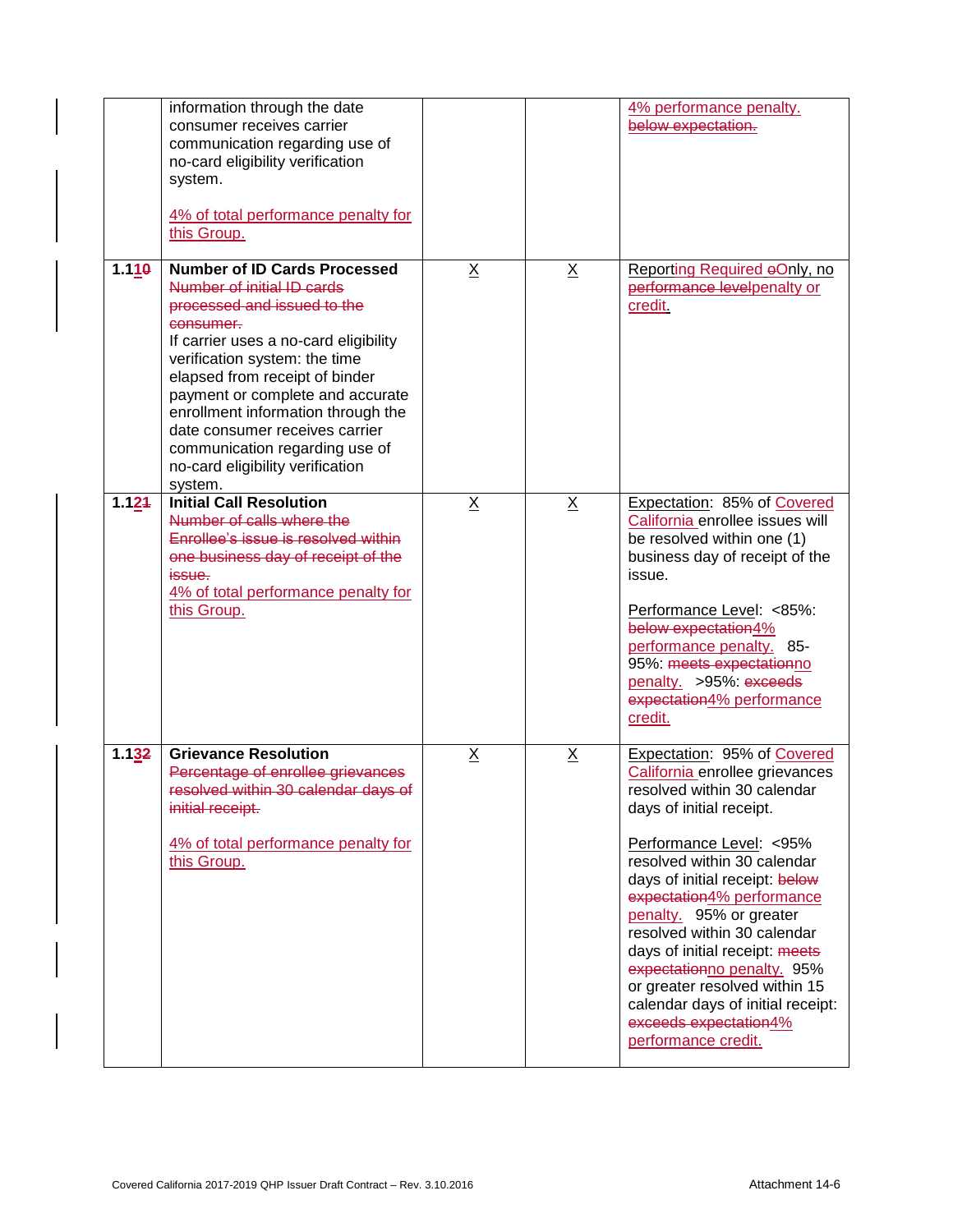| 1.143 | <b>Covered California Mmember</b><br><b>Email or Written Inquiries</b><br>Total number of member email or<br>written inquiries received.                                                                                                                                                                              | Χ | Χ | Reporting <b>FRequired oOnly</b> .<br>Volume will be used in<br>calculation of performance<br>measurement 1.14. No penalty<br>or credit. Volume will be used<br>in calculation of performance<br>standard 1.15.                                                                                                           |
|-------|-----------------------------------------------------------------------------------------------------------------------------------------------------------------------------------------------------------------------------------------------------------------------------------------------------------------------|---|---|---------------------------------------------------------------------------------------------------------------------------------------------------------------------------------------------------------------------------------------------------------------------------------------------------------------------------|
|       |                                                                                                                                                                                                                                                                                                                       |   |   | <b>Total number of Covered</b><br>California member email or<br>written inquiries received.                                                                                                                                                                                                                               |
| 1.154 | <b>Covered California Mmember</b><br><b>Email or Written Inquiries</b><br><b>Answered and Completed</b><br>Percentage of member email or<br>written inquiries answered within<br>15 business days of the inquiry.<br>Does not include appeals or<br>grievances.<br>4% of total performance penalty for<br>this Group. | Χ | X | Expectation: 90% of Covered<br>California member email or<br>written inquiries answered and<br>completed within 15 business<br>days of the inquiry. Does not<br>include appeals or grievances.<br>Performance Level: <90%:<br>4% performance penalty. 90-<br>95%: no penalty. > 95%: in 15<br>days 4% performance credit. |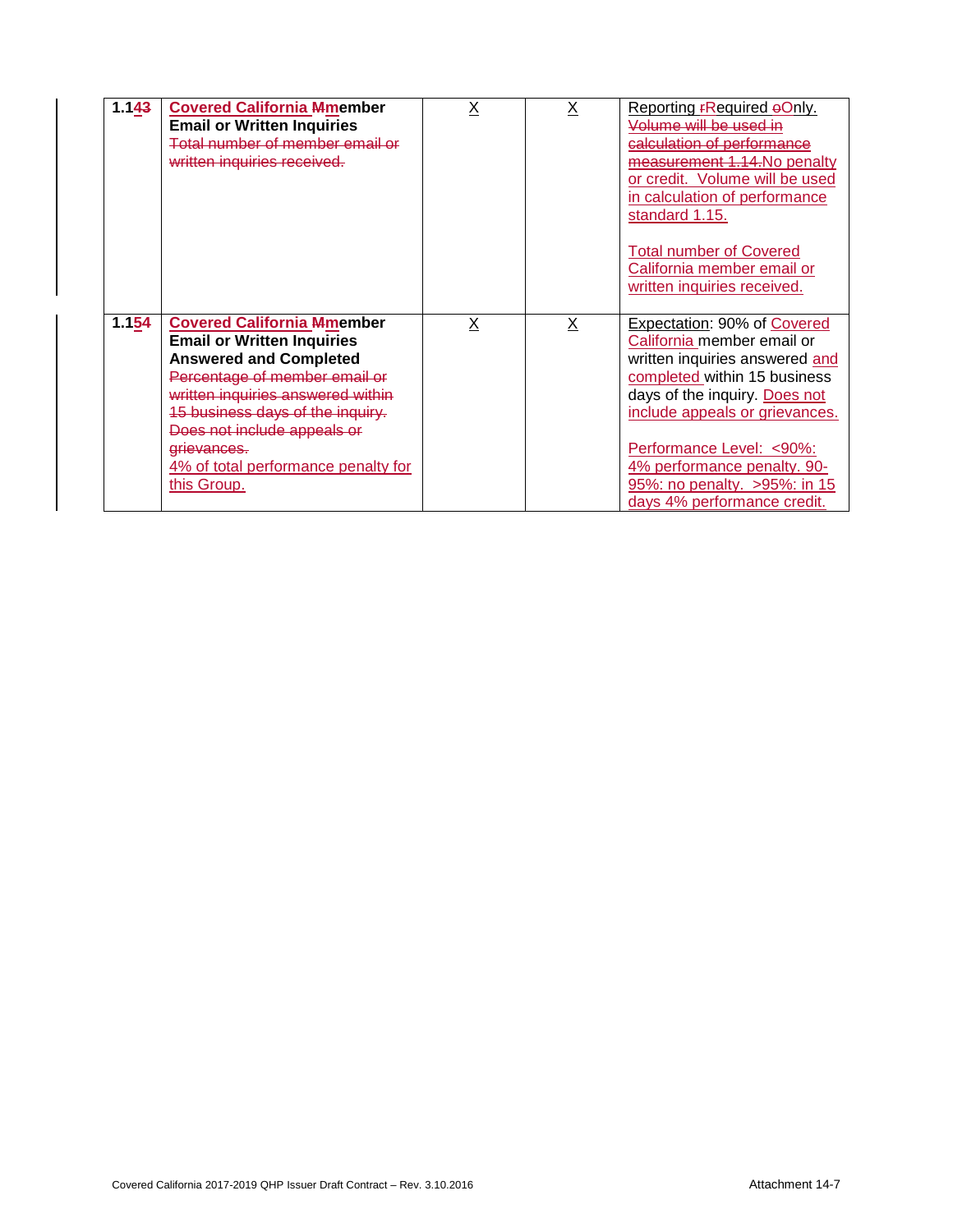| Group 2: Covered California Operational Performance Measurement Standards and Reporting<br><b>Requirements</b> |                                                                                                                                                                                                                                                                                                                            |                   |                       |                                                                                                                                                                                                                                                                                                                                                                        |  |
|----------------------------------------------------------------------------------------------------------------|----------------------------------------------------------------------------------------------------------------------------------------------------------------------------------------------------------------------------------------------------------------------------------------------------------------------------|-------------------|-----------------------|------------------------------------------------------------------------------------------------------------------------------------------------------------------------------------------------------------------------------------------------------------------------------------------------------------------------------------------------------------------------|--|
|                                                                                                                | Operational Performance Standards10% of Total Performance Penalty at Risk                                                                                                                                                                                                                                                  |                   |                       |                                                                                                                                                                                                                                                                                                                                                                        |  |
|                                                                                                                | <b>Performance Standard</b>                                                                                                                                                                                                                                                                                                | <b>Individual</b> | <b>Small Business</b> | <b>Performance Standards</b>                                                                                                                                                                                                                                                                                                                                           |  |
| 2.1                                                                                                            | <b>Payment Reconciliation</b><br>Contractors participating in the<br>individual exchange shall<br>report full or partial premiums<br>to the Contractor. The<br>schedule shall include a record<br>of all notifications, including<br>phone calls and letters, if<br>applicable, to participants of<br>delinquent accounts. | $\underline{X}$   |                       | Report suspended until<br>$7/1/2016$ .                                                                                                                                                                                                                                                                                                                                 |  |
| 2.2                                                                                                            | <b>Enrollment and payment</b><br>transactions834 Processing                                                                                                                                                                                                                                                                | X                 |                       | Expectation: The<br>Exchange will receive a<br>TA1 orthe 999 file, or both<br>as appropriate within two<br>to three business days of<br>receipt of the 834 file<br>895% of the time.<br>Performance Level<br><895% below expectation                                                                                                                                   |  |
| 2.3                                                                                                            | <b>Reconciliation of Pended</b><br><b>Status Enrollee(s)834</b><br><b>Generation</b>                                                                                                                                                                                                                                       | $\underline{X}$   |                       | Expectation: The<br>Exchange will successfully<br>receive and processthe<br>effectuation, cancellation<br>and termination 834 files<br>within 60 days from either<br>the coverage effective<br>date or transaction<br>timestamp, of<br>memberwhichever is later<br>9 <del>0</del> 5% of the time.<br>Performance Level<br><950% below expectation                      |  |
| 2.43.4                                                                                                         | <b>Reconciliation Process</b>                                                                                                                                                                                                                                                                                              | $\underline{X}$   |                       | Expectation: For non-<br>payment tThe Exchange<br>willshall receive a<br>comparison reconciliation<br>extract in accordance with<br>the file validations and<br>resolution timelines, as<br>mutually agreed upon in<br>the reconciliation process<br>guidean 834 cancellation<br>file within 60 days of the<br>member's intended<br>effective date 90% of the<br>time. |  |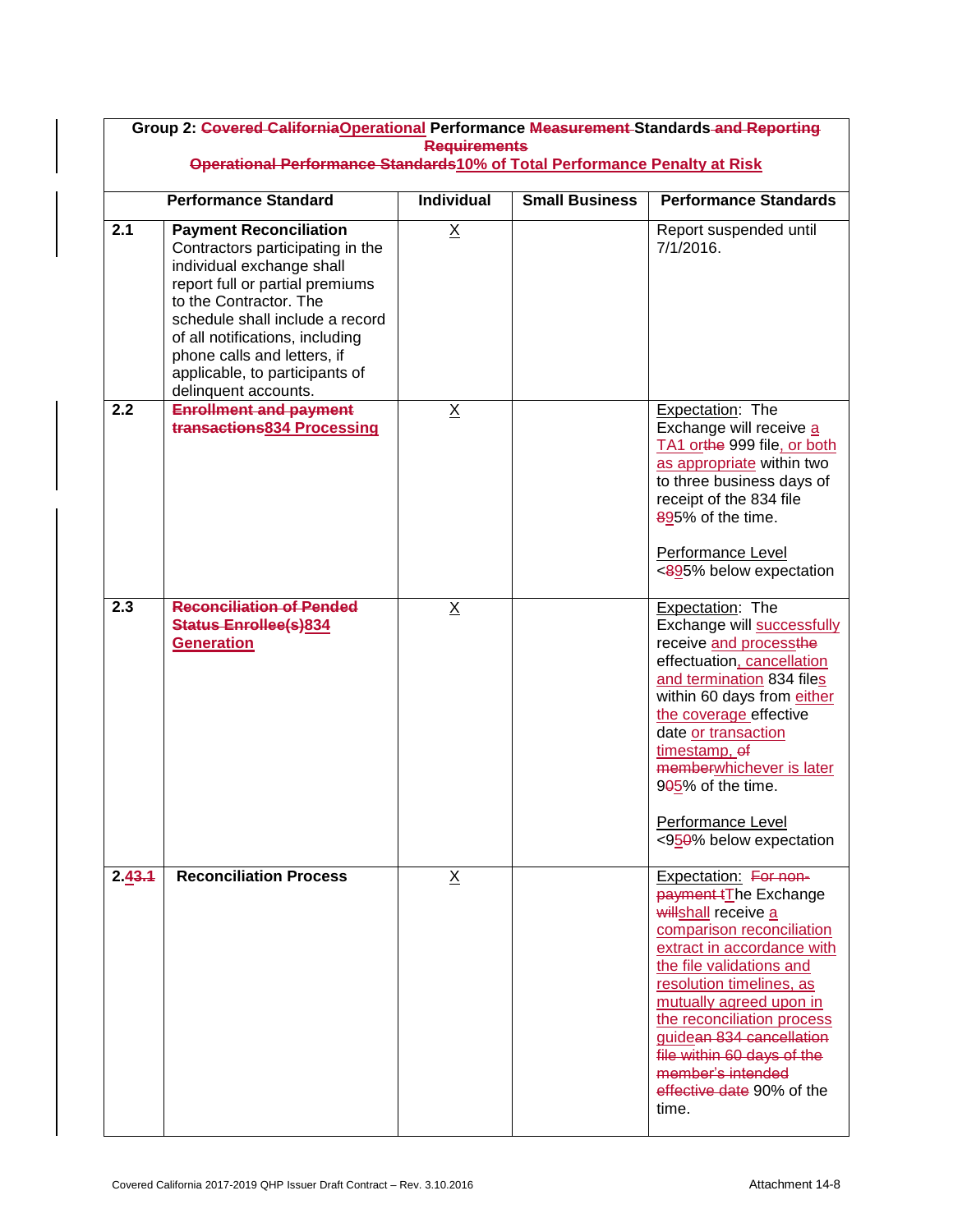|     |                                                                                                                                                                                                                                                                                                                                                                                                                                                                                                                                                                                                        |                         |                 | <b>Performance Level:</b><br><90%: below expectation                                                                                                                                                                                                                                                                                                                                                                                                                                                        |
|-----|--------------------------------------------------------------------------------------------------------------------------------------------------------------------------------------------------------------------------------------------------------------------------------------------------------------------------------------------------------------------------------------------------------------------------------------------------------------------------------------------------------------------------------------------------------------------------------------------------------|-------------------------|-----------------|-------------------------------------------------------------------------------------------------------------------------------------------------------------------------------------------------------------------------------------------------------------------------------------------------------------------------------------------------------------------------------------------------------------------------------------------------------------------------------------------------------------|
| 2.4 | <b>Reconciliation of confirmed</b><br>status enrollees                                                                                                                                                                                                                                                                                                                                                                                                                                                                                                                                                 | $\overline{\mathbf{X}}$ |                 | Expectation: For non-<br>payment the Exchange<br>will receive an 834<br>termination file within 30<br>days of the last premium<br>paid date 90% of the time.                                                                                                                                                                                                                                                                                                                                                |
| 2.5 | <b>Billing Detail - Discrepancy</b><br>Report<br>Contractors participating in the<br>Individual Exchange shall use<br>the billing discrepancy template<br>to communicate disputed or<br>contested PM/PM (per<br>member, per month) billed<br>amounts to the Exchange.<br>Contractors shall use PM/PM<br>billing detail, as provided by the<br>Exchange, to reconcile and<br>identify discrepancies with their<br>roster of covered lives.<br>Discrepancies are defined as<br>member duplication, individual<br>cancelled, individual<br>terminated, calculation error,<br>individual missing or other. | $\underline{X}$         |                 |                                                                                                                                                                                                                                                                                                                                                                                                                                                                                                             |
| 2.6 | Data Submission specific to<br>contract Section 3.4.4 and<br><b>Attachment 7, Section 2.02</b><br>5% of total performance<br>penalty for this Group.                                                                                                                                                                                                                                                                                                                                                                                                                                                   | $\underline{X}$         | $\underline{X}$ | Expectation: Full and<br>regular submission of data<br>according to the standards<br>outlined.<br>Performance Level:<br>Incomplete, irregular, late<br>or non-useable data<br>submission: 5% penalty of<br>total performance<br>requirement.below<br>expectation Full and<br>regular submission<br>according to the formats<br>specified and useable by<br>Covered California within<br>30-5 business days of<br>each monthly reporting<br>cycle: no penaltyafter<br>each quarter end: meets<br>expectation |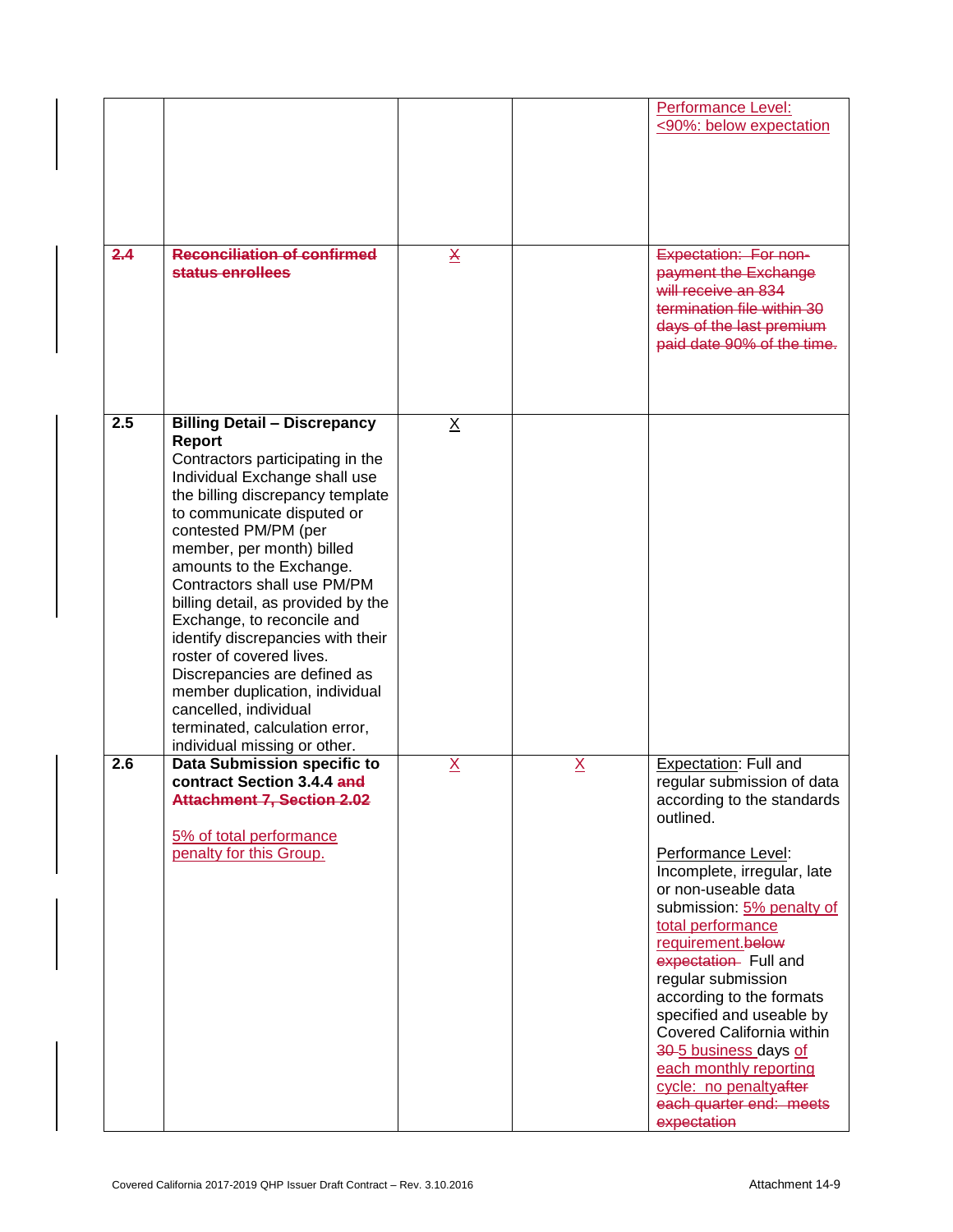| 2.7 | <b>Agent of Record Exception</b> | $\underline{X}$ | Expectation: The             |
|-----|----------------------------------|-----------------|------------------------------|
|     | <b>Reports</b>                   |                 | Exchange shall receive       |
|     |                                  |                 | the required Agent of        |
|     | 5% of total performance          |                 | Record exception reports     |
|     | penalty for this Group.          |                 | referenced in Section        |
|     |                                  |                 | $2.2.56(f)$ and (g) within 7 |
|     |                                  |                 | business days of the due     |
|     |                                  |                 | date.                        |
|     |                                  |                 |                              |
|     |                                  |                 | Performance Level:           |
|     |                                  |                 | Incomplete, irregular, late  |
|     |                                  |                 | or non-useable data          |
|     |                                  |                 | submission: 5%               |
|     |                                  |                 | performance penalty.         |
|     |                                  |                 | Complete monthly             |
|     |                                  |                 | submissions within 7         |
|     |                                  |                 | business days of each        |
|     |                                  |                 | monthly reporting cycle:     |
|     |                                  |                 | no penalty.                  |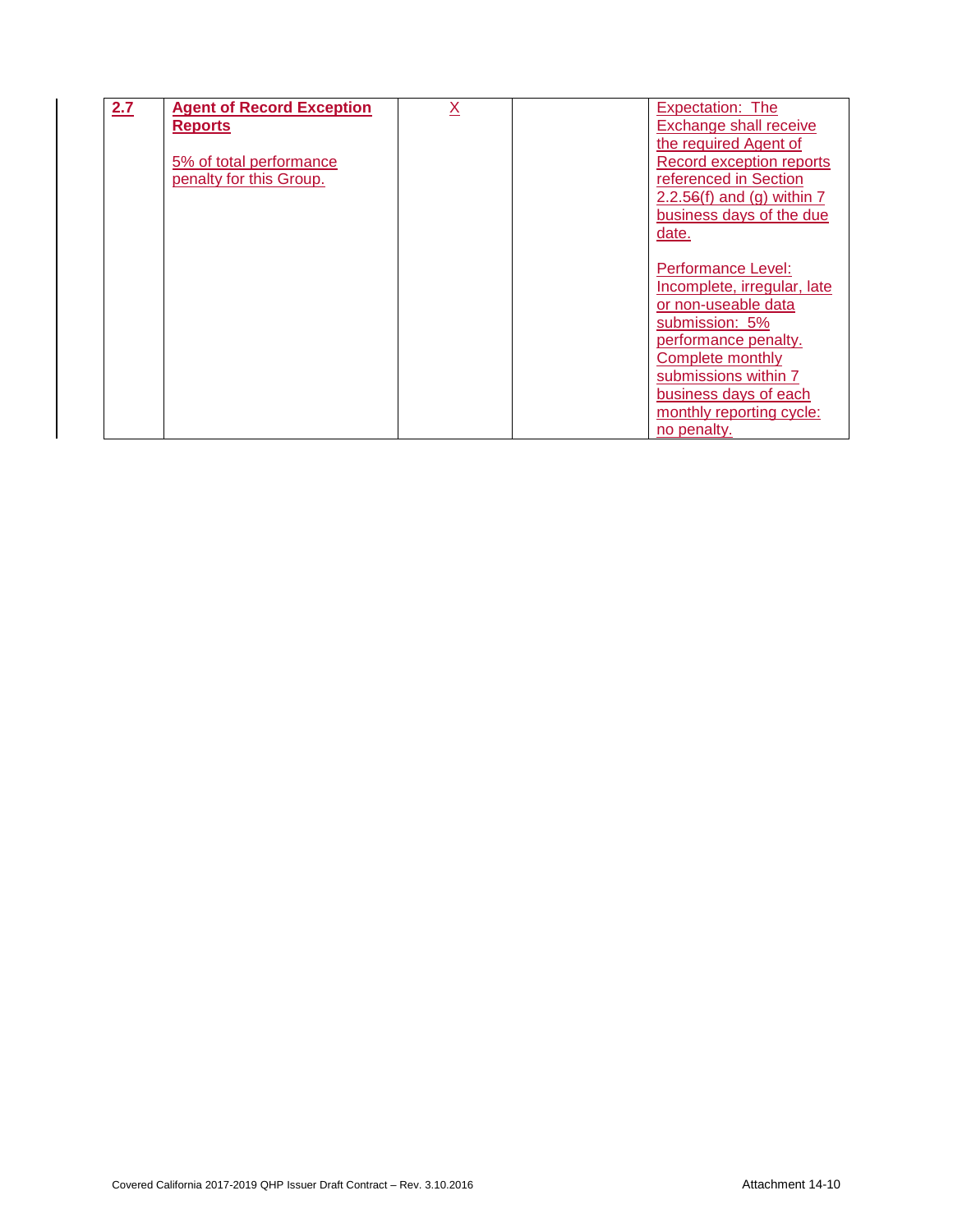# **Group 3: Dental Quality Alliance (DQA) Pediatric Measure Set**

| <b>Measure</b>                    | <b>Description</b>                                                                                                                                                                                                                            | <b>Numerator</b>                                                                                                                                                                                                           | <b>Denominator</b>                                                                                                                | QDP<br>Performance<br>Rate | <b>Expectation</b> |
|-----------------------------------|-----------------------------------------------------------------------------------------------------------------------------------------------------------------------------------------------------------------------------------------------|----------------------------------------------------------------------------------------------------------------------------------------------------------------------------------------------------------------------------|-----------------------------------------------------------------------------------------------------------------------------------|----------------------------|--------------------|
| Utilization of<br><b>Services</b> | Percentage of<br>all enrolled<br>children under<br>age 19 who<br>received at<br>least one dental<br>service within<br>the reporting<br>year.                                                                                                  | Unduplicated<br>number of<br>children who<br>received at least<br>one dental<br>service.                                                                                                                                   | Unduplicated<br>number of all<br>enrolled<br>children under<br>age19.                                                             | NUM/DEN                    | 75%                |
| Oral<br>Evaluation                | Percentage of<br>enrolled<br>children under<br>age 19 who<br>received a<br>comprehensive<br>or periodic oral<br>evaluation<br>within the<br>reporting year.                                                                                   | Unduplicated<br>number of<br>children who<br>received a<br>comprehensive<br>or periodic oral<br>evaluation as a<br>dental service.                                                                                         | Unduplicated<br>number of<br>enrolled<br>children under<br>age19.                                                                 | NUM/DEN                    | 75%                |
| Sealants in 6<br>to 9 years       | Percentage of<br>enrolled<br>children in the<br>age category of<br>6-9 years at<br>"elevated" risk<br>(i.e., "moderate"<br>or "high") who<br>received a<br>sealant on a<br>permanent first<br>molar tooth<br>within the<br>reporting year.    | Unduplicated<br>number of all<br>enrolled children<br>age 6-9 years at<br>"elevated" risk<br>(i.e., "moderate"<br>or "high") who<br>received a<br>sealant on a<br>permanent first<br>molar tooth as a<br>dental service.   | Unduplicated<br>number of<br>enrolled<br>children age 6<br>- 9 years at<br>"elevated" risk<br>(i.e.,<br>"moderate" or<br>"high"). | NUM/DEN                    | 75%                |
| Sealants in<br>10 to 14<br>years  | Percentage of<br>enrolled<br>children in the<br>age category of<br>10-14 years at<br>"elevated" risk<br>(i.e., "moderate"<br>or "high") who<br>received a<br>sealant on a<br>permanent<br>second molar<br>tooth within the<br>reporting year. | Unduplicated<br>number of<br>enrolled children<br>age 10-14 years<br>at "elevated" risk<br>(i.e., "moderate"<br>or "high") who<br>received a<br>sealant on a<br>permanent<br>second molar<br>tooth as a dental<br>service. | Unduplicated<br>number of<br>enrolled<br>children age<br>10-14 years at<br>"elevated" risk<br>(i.e.,<br>"moderate" or<br>"high"). | NUM/DEN                    | 75%                |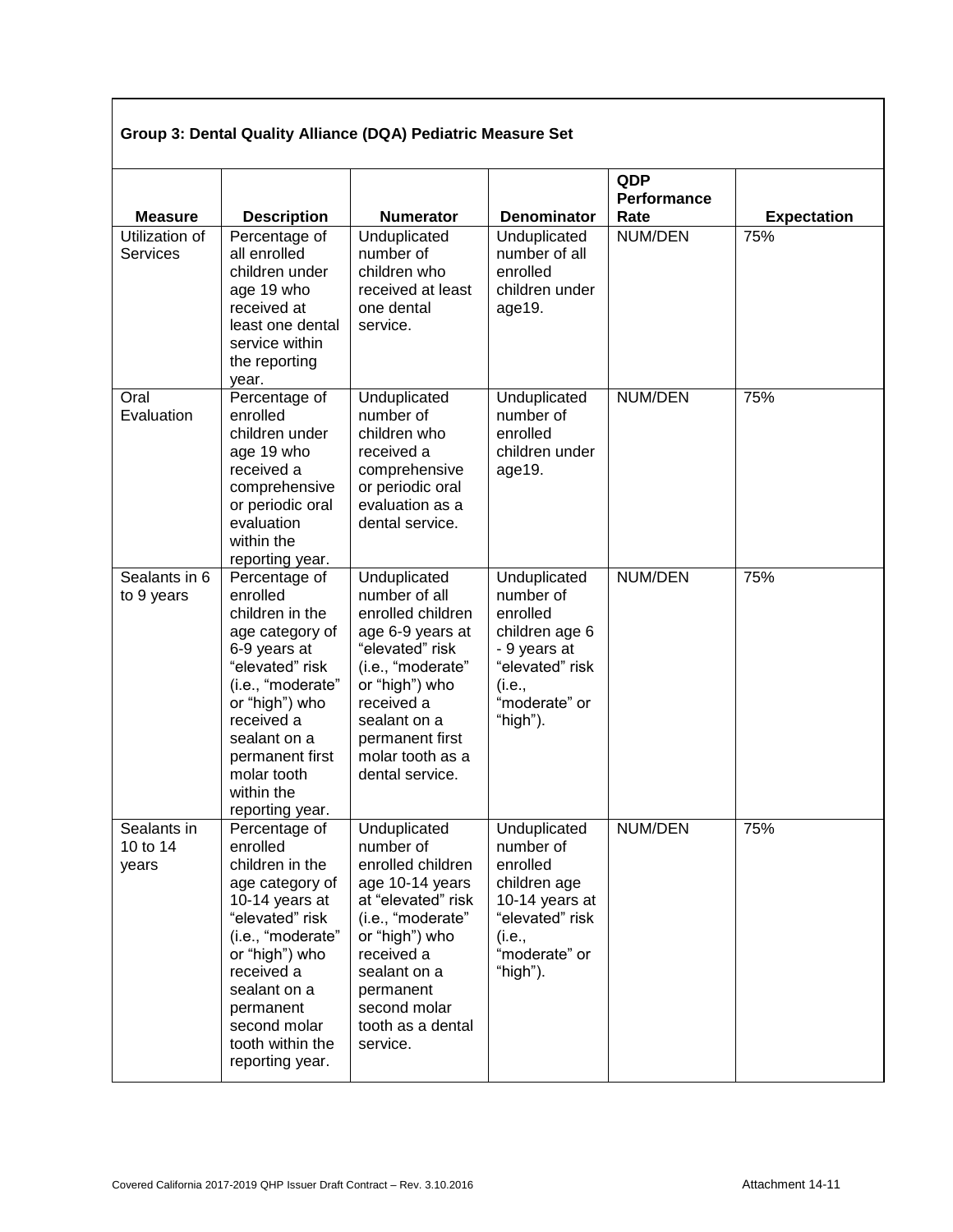| <b>Topical</b><br>Fluoride for<br>Children at<br>Elevated<br><b>Caries Risk</b>                             | Percentage of<br>enrolled<br>children aged 1-<br>18 years who<br>are at<br>"elevated" risk<br>(i.e. "moderate"<br>or "high") who<br>received at<br>least 2 topical<br>fluoride<br>applications<br>within the<br>reporting year.    | Unduplicated<br>number of<br>children at<br>"elevated" risk<br>(i.e. "moderate"<br>or "high") who<br>received at least<br>2 topical fluoride<br>applications as a<br>dental service. | Unduplicated<br>number of<br>enrolled<br>children aged<br>1-18 years at<br>"elevated" risk<br>(i.e.<br>"moderate" or<br>"high"). | NUM/DEN                | 75%   |
|-------------------------------------------------------------------------------------------------------------|------------------------------------------------------------------------------------------------------------------------------------------------------------------------------------------------------------------------------------|--------------------------------------------------------------------------------------------------------------------------------------------------------------------------------------|----------------------------------------------------------------------------------------------------------------------------------|------------------------|-------|
| Ambulatory<br>Care<br>Sensitive<br>Emergency<br>Department<br>Visits for<br>Dental<br>Caries in<br>Children | Number of<br>emergency<br>department<br>(ED) visits for<br>caries-related<br>reasons per<br>100,000<br>member<br>months for all<br>enrolled<br>children.                                                                           | Number of ED<br>visits with caries-<br>related diagnosis<br>code among all<br>enrolled children.                                                                                     | All member<br>months for<br>enrollees 0<br>through 18<br>years during<br>the reporting<br>year.                                  | (NUM/DEN) x<br>100,000 | < 15% |
| Follow-Up<br>After ED<br>Visit by<br>Children for<br>Dental<br>Caries                                       | The percentage<br>of caries-related<br>emergency<br>department<br>visits among<br>children 0<br>through 18<br>years in the<br>reporting year<br>for which the<br>member visited<br>a dentist within<br>7 days of the<br>ED visit.  | Number of<br>caries-related ED<br>visits in the<br>reporting year for<br>which the<br>member visited a<br>dentist within 7<br>days (NUM) of<br>the ED visit.                         | Number of<br>caries-related<br>ED visits in the<br>reporting year.                                                               | NUM/DEN                | 75%   |
| Follow-Up<br>After ED<br>Visit by<br>Children for<br>Dental<br>Caries                                       | The percentage<br>of caries-related<br>emergency<br>department<br>visits among<br>children 0<br>through 18<br>years in the<br>reporting year<br>for which the<br>member visited<br>a dentist within<br>30 days of the<br>ED visit. | Number of<br>caries-related ED<br>visits in the<br>reporting year for<br>which the<br>member visited a<br>dentist within 30<br>days (NUM) of<br>the ED visit.                        | Number of<br>caries-related<br>ED visits in the<br>reporting year.                                                               | NUM/DEN                | 90%   |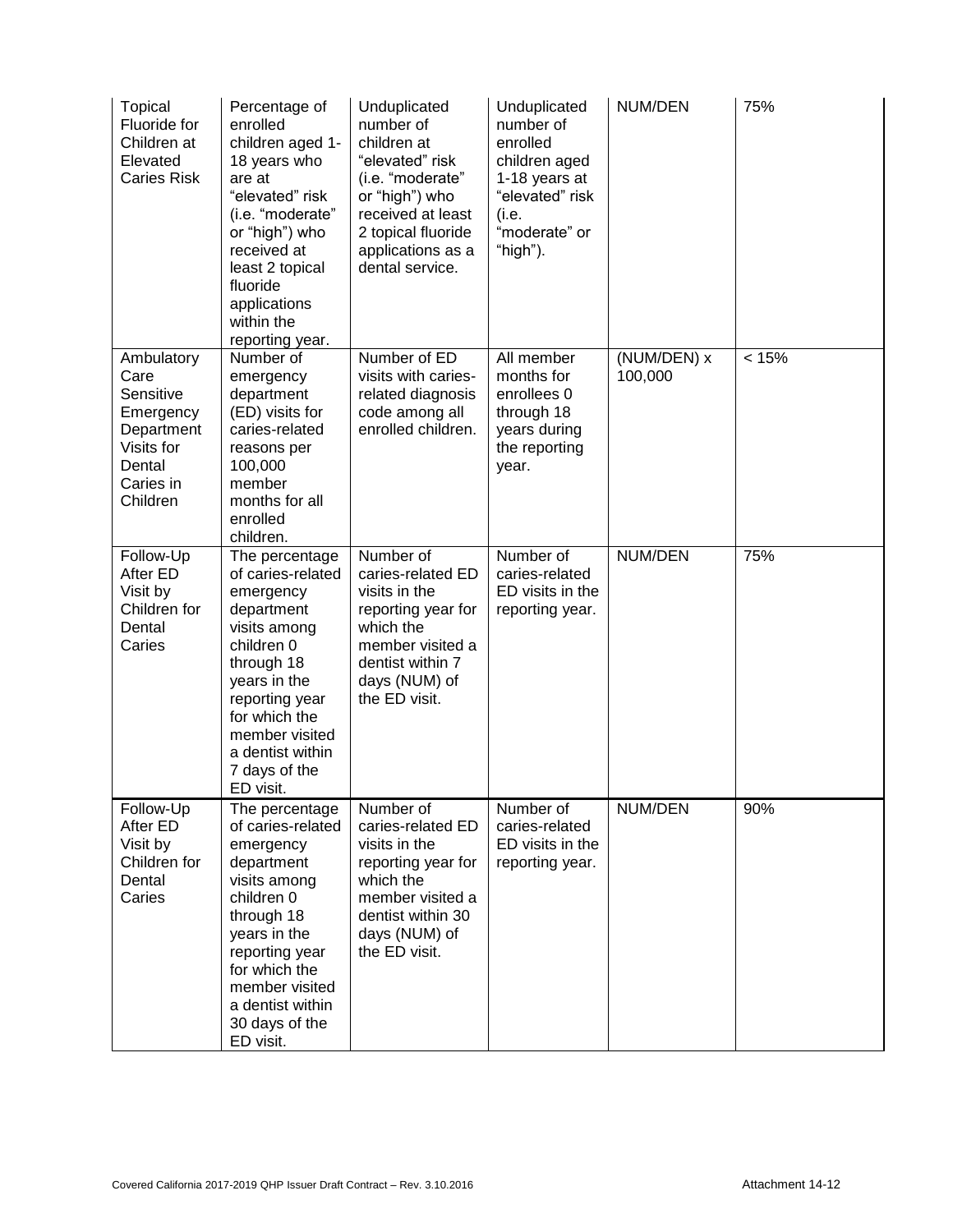| Performance Measurement-Standards                                                                                                                                                                                                           |                                                                                                                                                                      |                    |  |  |
|---------------------------------------------------------------------------------------------------------------------------------------------------------------------------------------------------------------------------------------------|----------------------------------------------------------------------------------------------------------------------------------------------------------------------|--------------------|--|--|
| <b>Utilization Measures</b>                                                                                                                                                                                                                 | Covered California will work with contractors as<br>appropriate to adjust measure sets where a contractor<br>does not have all of the specific Utilization measures. |                    |  |  |
| Annual Dental Visit (ADV)                                                                                                                                                                                                                   |                                                                                                                                                                      |                    |  |  |
| Measure includes all members ages 19<br>years and older as of December 31,<br>2016 (denominator) who had at least<br>one dental visit in 2016 (numerator).<br>Measure include members enrolled for<br>at least 11 of the 12 months in 2016. | Age<br>Group<br>$19+$                                                                                                                                                | Expectation<br>75% |  |  |
| Preventive Dental Services (PDS).                                                                                                                                                                                                           |                                                                                                                                                                      |                    |  |  |
| Measure includes members enrolled<br>for at least 11 of the 12 months in 2016<br>(denominator) who received any                                                                                                                             | Age<br>Group                                                                                                                                                         | Expectation        |  |  |
| preventive dental service (D1000-<br>D1999) in 2016 (numerator).                                                                                                                                                                            | $19+$                                                                                                                                                                | 75%                |  |  |
| Use of Dental Treatment Services                                                                                                                                                                                                            |                                                                                                                                                                      |                    |  |  |
| (UDTS).<br>Measure includes members enrolled                                                                                                                                                                                                | Age<br>Group                                                                                                                                                         | Expectation        |  |  |
| for at least 11 of the 12 months of 2016                                                                                                                                                                                                    | $19+$                                                                                                                                                                | 75%                |  |  |
| (denominator) who received any dental<br>treatment other than diagnostic or<br>preventive services (D2000-D9999) in<br>2016 (numerator).                                                                                                    |                                                                                                                                                                      |                    |  |  |

 $\begin{array}{c} \rule{0pt}{2ex} \rule{0pt}{2ex} \rule{0pt}{2ex} \rule{0pt}{2ex} \rule{0pt}{2ex} \rule{0pt}{2ex} \rule{0pt}{2ex} \rule{0pt}{2ex} \rule{0pt}{2ex} \rule{0pt}{2ex} \rule{0pt}{2ex} \rule{0pt}{2ex} \rule{0pt}{2ex} \rule{0pt}{2ex} \rule{0pt}{2ex} \rule{0pt}{2ex} \rule{0pt}{2ex} \rule{0pt}{2ex} \rule{0pt}{2ex} \rule{0pt}{2ex} \rule{0pt}{2ex} \rule{0pt}{2ex} \rule{0pt}{2ex} \rule{0pt}{$ 

 $\overline{\phantom{a}}$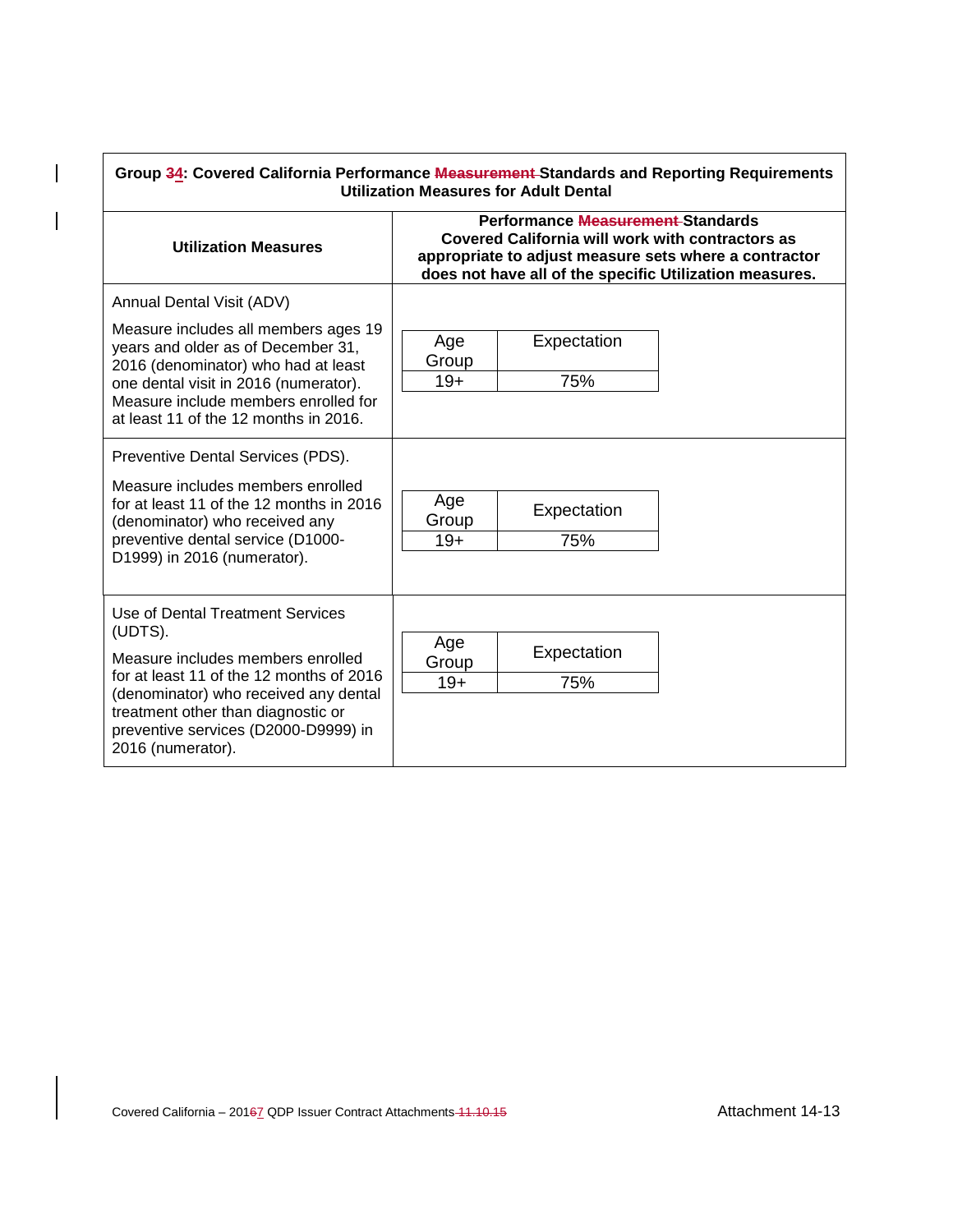# **Group 45: Covered California Performance Standards for Contractor: Quality and Delivery System Reform**

The following questions support the narrative reporting requirement for Performance Measurement Standards. In performing its services under this agreement, Contractor shall use commercially reasonable efforts to meet or exceed the Performance Measurement Standards. Group 45 expectations apply equally to individual and small group lines of business and should be reported separately. The completed questions are to be submitted to Covered California by February 28, 20178 in electronic format to be determined by Covered California.

# **45.1 Attachment 7, 1.03(b) Reducing Health Disparities and Assuring Health Equity**

**45.1.1** Identify the sources of data used to gather members' race/ethnicity, primary language, and disability status. The response "enrollment form" pertains only to information reported directly by members or passed on by CalHEERS.

| <b>Data Element</b> |         | Data Collection Method (Select all that apply) | <b>Percent of Covered</b> |
|---------------------|---------|------------------------------------------------|---------------------------|
|                     |         |                                                | California membership     |
|                     |         |                                                | for whom data is          |
|                     |         |                                                | captured                  |
| Race/ethnicity      | $\circ$ | <b>Enrollment form</b>                         |                           |
|                     | $\circ$ | Oral health risk assessment                    |                           |
|                     | O       | Information requested upon website             |                           |
|                     |         | registration                                   |                           |
|                     | $\circ$ | Inquiry upon call to customer service          |                           |
|                     | $\circ$ | Indirect method such as surname or zip code    |                           |
|                     |         | analysis                                       |                           |
|                     | $\circ$ | Other (please explain)                         |                           |
|                     | $\circ$ | Data not collected                             |                           |
| Primary             | $\circ$ | Enrollment form                                |                           |
| language            | $\circ$ | Oral health risk assessment                    |                           |
|                     | O       | Information requested upon website             |                           |
|                     |         | registration                                   |                           |
|                     | $\circ$ | Inquiry upon call to customer service          |                           |
|                     | O       | Indirect method such as surname or zip code    |                           |
|                     |         | analysis                                       |                           |
|                     | $\circ$ | Other (Please explain)                         |                           |
|                     | O       | Data not collected                             |                           |
| <b>Disability</b>   | $\circ$ | Enrollment form                                |                           |
|                     | $\circ$ | Oral health risk assessment                    |                           |
|                     | O       | Information requested upon website             |                           |
|                     |         | registration                                   |                           |
|                     | $\circ$ | Inquiry upon call to customer service          |                           |
|                     | O       | Indirect method such as surname or zip code    |                           |
|                     |         | analysis                                       |                           |
|                     | $\circ$ | Other (Please explain)                         |                           |
|                     | $\circ$ | Data not collected                             |                           |

 $\mathsf{l}$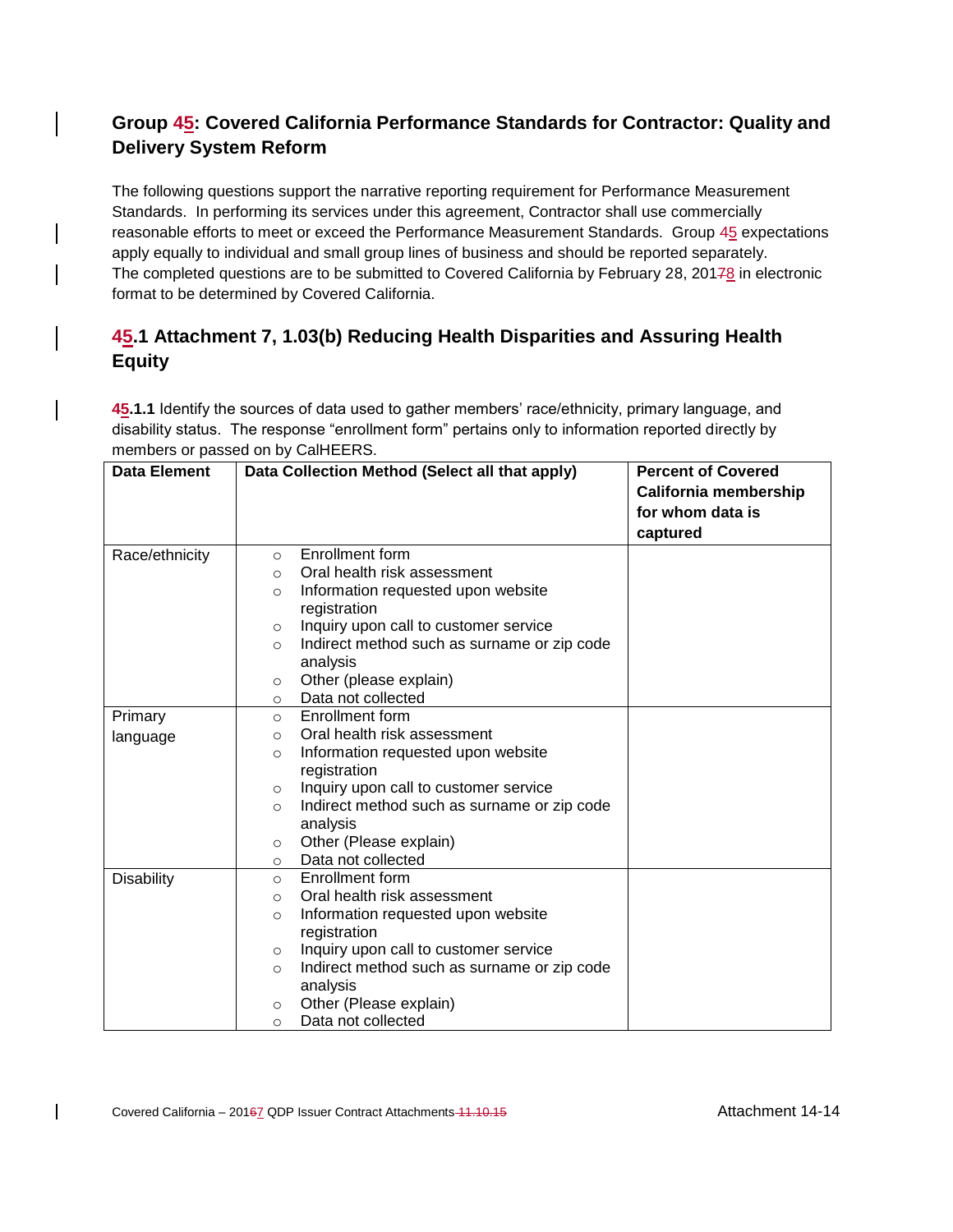**45.1.2** If the dental plan answered "data not collected" in the data elements (45.1.1) above, please discuss how the plan is making progress on collecting data elements to support improving health equity.

**45.1.3** Indicate how race/ethnicity, primary language, and disability status data are used to address quality improvement and health equity. Select all that apply.

- o Assess adequacy of language assistance to meet members' needs
- $\circ$  Calculate dental quality performance measures by race/ethnicity, language, or disability status
- $\circ$  Calculate member experience measures by race/ethnicity, language, or disability status
- o Identify areas for quality improvement
- o Identify areas for health education/promotion
- $\circ$  Share provider race/ethnicity/language data with member to enable selection of concordant dentists
- $\circ$  Share with dental network to assist them in providing language assistance and culturally competent care
- $\circ$  Set benchmarks or target goals for reducing measured disparities in preventive or diagnostic care
- o Analyze disenrollment patterns
- o Develop outreach programs that are culturally sensitive (please explain)
- o Other (please explain)
- o Race/ethnicity data not used for quality improvement or health equity
- o Language data not used for quality improvement or health equity
- o Disability data not used for quality improvement or health equity

**45.1.4** If the Contractor answered "data not collected" in the data elements (45.1.1) above, please discuss how the plan is making progress on using data elements to support improving health equity.

## **45.2 Attachment 7, 2.03 Risk Assessment**

**45.2.1** Indicate features of the oral health risk assessment to determine enrollee oral health status. Select all that apply.

- o Oral health risk assessment offered online or in print
- o Oral health risk assessment offered through telephone interview with a live person
- o Oral health risk assessment offered in multiple languages
- $\circ$  Upon completion of oral health risk assessment, risk-factor education is provided to member based on member-specific risk, e.g. if member reports tobacco use, education is provided on gum disease risk
- $\circ$  Personalized oral health risk assessment report is generated with risk modification actions
- $\circ$  Member is directed to interactive intervention module for behavior change upon risk assessment completion
- o Email on self-care generated based on enrollee responses
- o Email or phone call reminders to schedule preventive or diagnostic visits generated based on enrollee responses
- o Oral health risk assessment not offered

**45.2.2** Does the Contractor collect information on enrollee oral health status using any of the following sources of data? Select all that apply.

o Oral health risk assessment

Covered California – 20167 QDP Issuer Contract Attachments 11.10.15 Attachment 14-15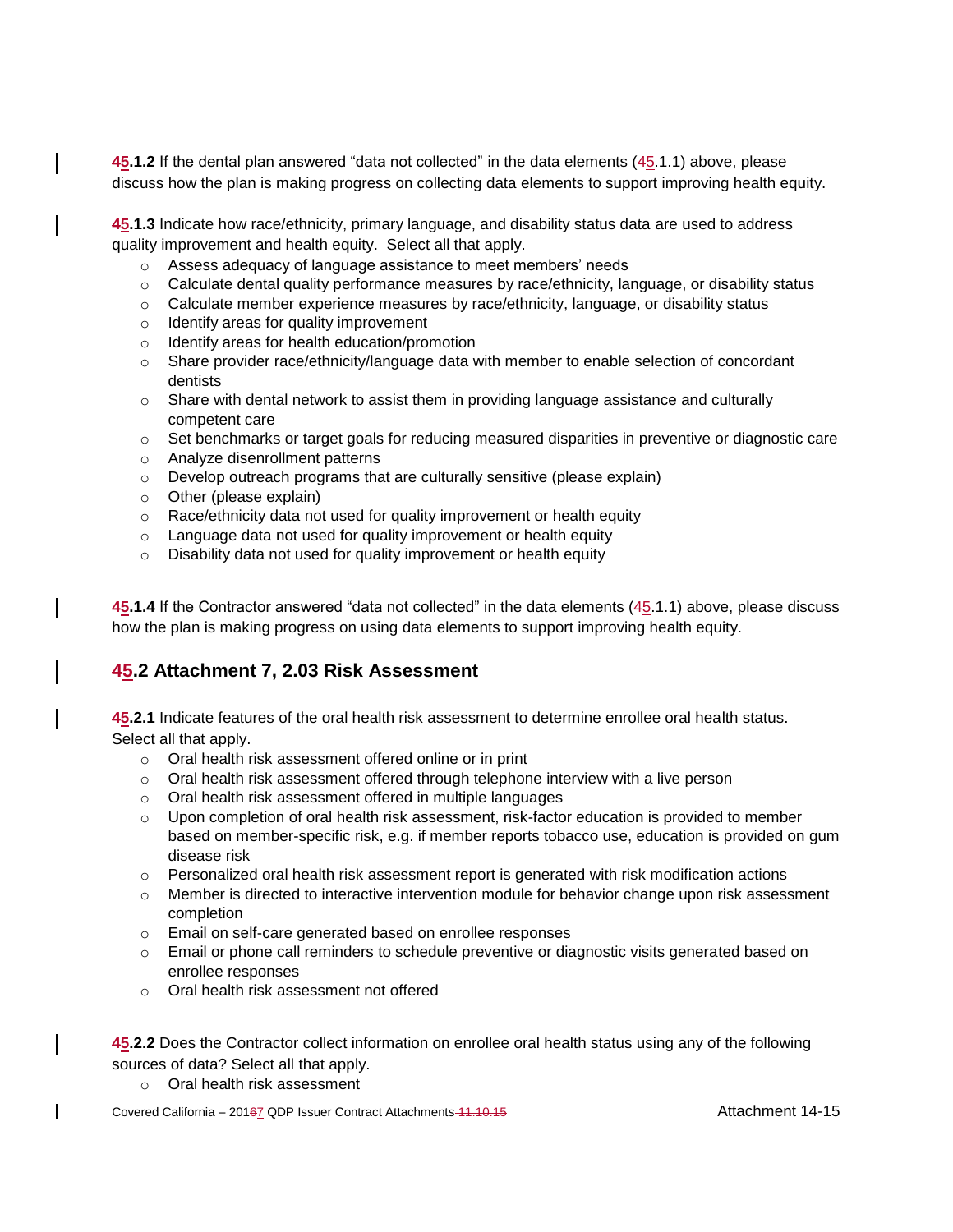- o Claims data
- o Other (please explain)
- o Data on oral health status not collected

**45.2.3** Discuss any planned activities to build capacity or systems to determine enrollee oral health status.

### **45.3 Attachment 7, 2.04 Reporting to and Collaborating with the Exchange Regarding Health Status**

**45.3.1** Does the Contractor use any of the following sources of data to track changes in oral health status among Plan Enrollees? Select all that apply.

- o Oral health risk assessment
- o Claims data
- o Other (please explain)
- o Data on oral health status not used

**45.3.2** Discuss any planned activities to build capacity or systems to track changes in enrollee oral health status.

#### **45.4. Attachment 7, 3.01 Health and Wellness Services**

**45.4.1** Which of the following activities are used by the Contractor to encourage use of diagnostic and preventive services?

- $\circ$  Mailed printed materials about preventive services with \$0 cost-share to members (oral exam, cleaning, X-rays)
- $\circ$  Emails sent to membership about preventive services with \$0 cost-share to members (oral exam, cleaning, X-rays)
- $\circ$  Automated outbound telephone reminders about preventive services with \$0 cost-share to members (oral exam, cleaning, X-rays)
- o Other (please explain)
- o No current activities used to encourage use of preventive services

**45.4.2** Discuss any planned activities to encourage use of diagnostic and preventive services.

**45.4.3** If Contractor indicated that any of the activities in 45.4.1 are used to encourage use of diagnostic and preventive services, please upload as an attachment screenshots and/or materials demonstrating these activities.

**45.4.4** Which of the following activities are used by the Contractor to communicate oral health and wellness (i.e. self-care for maintaining good oral health)?

- o Mailed printed materials about oral health self-care
- o Emails sent to membership about oral health self-care
- o Other (please explain)
- o No current activities used to encourage oral health self-care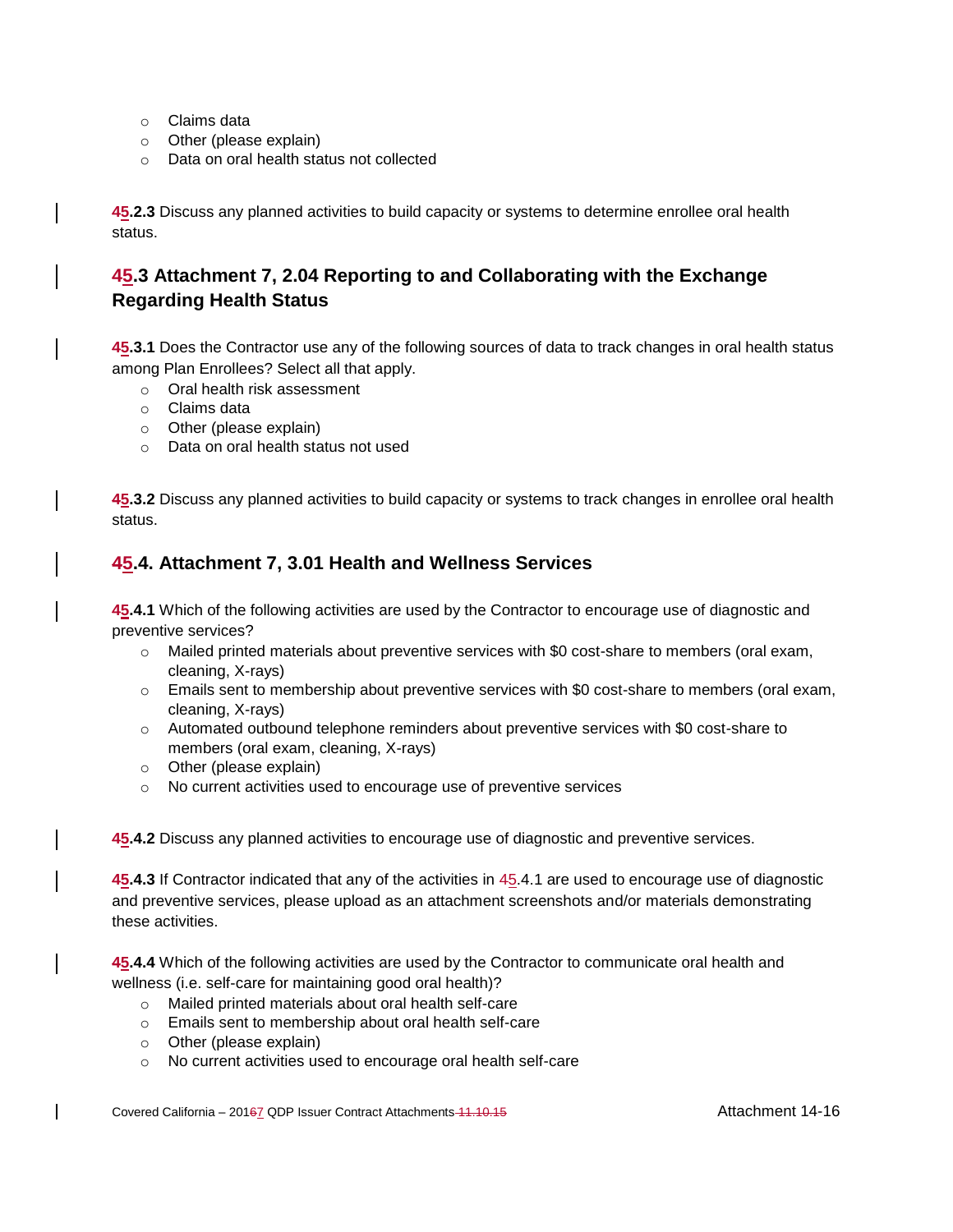**45.4.5** Discuss any planned activities to communicate oral health and wellness information to Enrollees.

**45.4.6** If Contractor indicated that any of the activities in 45.4.4 are used to communicate oral health and wellness, please upload as an attachment screenshots and/or materials demonstrating these activities.

### **45.5 Attachment 7, 3.02 Community Health and Wellness Promotion**

**45.5.1** Please indicate the type of initiatives, programs, and projects the Contractor supports and describe how such activities specifically promote community health and/or address health disparities. Select all that apply and provide a narrative report in the "details" describing the activity.

| <b>Type of Activity</b>                                                     | <b>Details</b> |
|-----------------------------------------------------------------------------|----------------|
| Internal facing, member-related efforts to promote oral health (e.g. oral   |                |
| health education programs)                                                  |                |
| External facing, high-level community facing activities (e.g. health fairs, |                |
| attendance at community coalitions, participation in health                 |                |
| collaboratives)                                                             |                |
| Engaged with non-profit health systems or local health agencies to          |                |
| conduct community risk assessments to identify high priority needs and      |                |
| health disparities related to oral health                                   |                |
| Community oral health effort built on evidence-based program and            |                |
| policy interventions, and planned evaluation included in the initiative     |                |
| Funded community health programs based on needs assessment or               |                |
| other activity                                                              |                |
| Plan is currently planning a community health promotion activity            |                |
| Plan does not conduct any community health initiatives                      |                |

# **45.6 Attachment 7, 4.02 Promoting Development and Use of Care Models**

**45.6.1** If applicable to the QDP Issuer's delivery system, please report the number of Covered California enrollees who have been assigned a primary care dentist.

| Number of Covered California enrollees who have |  |
|-------------------------------------------------|--|
| been assigned a primary care dentist            |  |
| Number of Covered California enrollees          |  |

45.6.2 If assignment to a primary care dentist is not required, describe how Contractor encourages member's use of dental home.

45.6.3 If assignment to a primary care dentist is not required, describe how Contractor encourages contracted providers to retain patients for continued care.

## **45.7 Attachment 7, 4.03 Identification and Services for At-Risk Enrollees**

**45.7.1** How does the Contractor currently identify at-risk enrollees, which may include members with existing or newly diagnosed needs for dental treatment or members with co-morbid conditions?

o Claims data

Covered California – 20167 QDP Issuer Contract Attachments 11.10.15 Attachment 14-17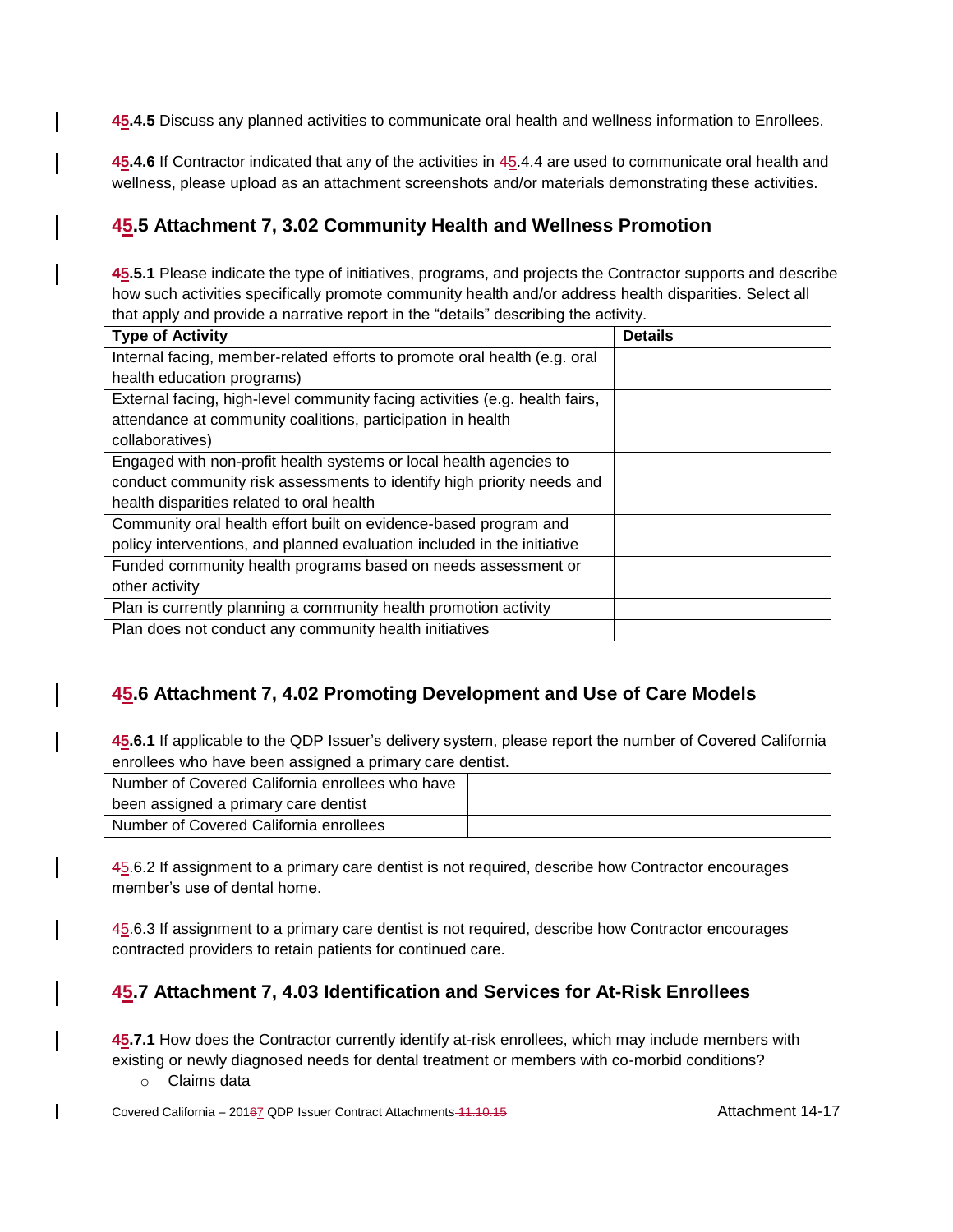- o Website registration prompts self-report of existing/newly diagnosed need for dental treatment and/or co-morbid conditions
- o Oral health risk assessment
- o Other (please explain)
- o Plan does not currently identify at-risk enrollees

**45.7.2** Discuss any planned activities to identify at-risk enrollees.

**45.7.3** Please report the number of Covered California enrollees who have been identified as "at-risk."

| Number of Covered California enrollees who have |  |
|-------------------------------------------------|--|
| ⊢been identified as "at-risk"                   |  |
| Number of Covered California enrollees          |  |

#### **45.8 Attachment 7, 5.01 Provider Cost and Quality**

**45.8.1** Indicate how the Contractor provides members with cost information for network providers. Select all that apply.

- $\circ$  Web site includes a cost calculator tool for dental services (e.g. crowns, casts, endodontics, periodontics, etc.)
- o Web site provides information on average regional charges for dental services (e.g. crowns, casts, endodontics, periodontics, etc.)
- o Cost information on provider-specific contracted rates available upon request through Web site or customer service line
- o Members directed to network providers to request cost information
- o Other (please explain)
- o Cost information not provided to membership

**45.8.2** If the plan does not currently provide members with cost information, please report how the Contractor intends to make provider-specific cost information available to members.

**45.8.3** To what extent does the Contractor encourage use of high quality network dental providers?

- o Auto-assign members to high-performing dental providers
- $\circ$  Identify high-performing providers through the provider directory or other web site location
- o Customer service referral to dental provider
- o Other (please explain)
- $\circ$  Contractor does not encourage use of high-performing dental providers

**45.8.4** If the Contractor encourages use of high-performing dental providers, what criteria does the Contractor use to identify high-performing providers?

- o Dental quality measures
- o Health improvement initiatives
- o Preventive services rendered
- o Patient satisfaction
- o Low occurrence of complaints and grievances
- o Other (please explain)
- o Contractor does not encourage use of high-performing dental providers